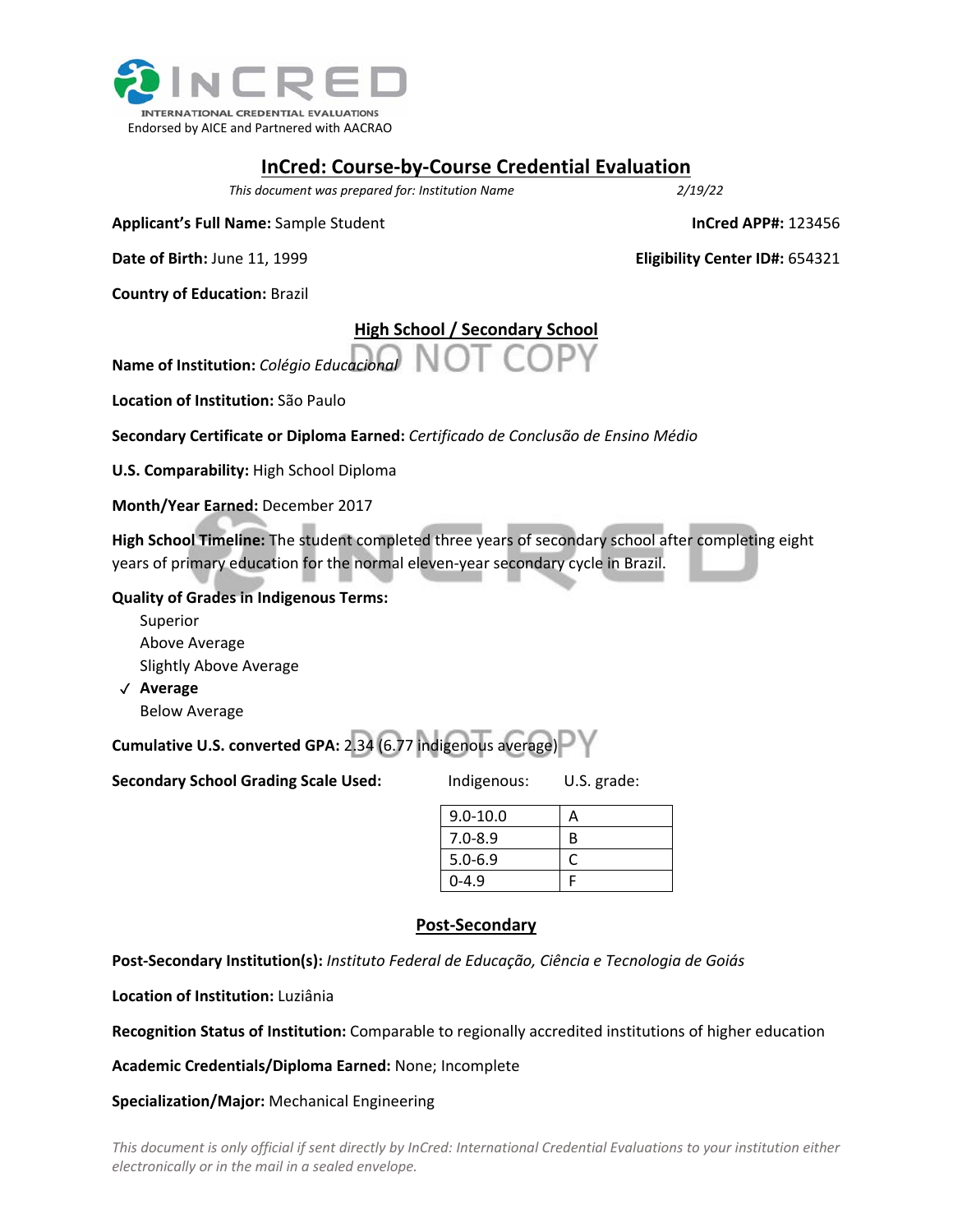

#### **Type of term system:** Semester

#### **Quality of Grades in Indigenous Terms:**

- Superior
- Above Average
- ✓ **Average**

**Below Average** 

#### **Cumulative U.S. converted GPA:** 2.29

Grading Scale Used: **DON** Indigenous: U.S. grade:

| $9.0 - 10.0$ |   |
|--------------|---|
| $7.0 - 8.9$  | B |
| $5.0 - 6.9$  |   |
| $0 - 4.9$    |   |

#### **Course‐By‐Course Credit and Grade Review:**

| 2 <sup>nd</sup> Semester 2018                                                 | Upper/                   | Original | <b>U.S.</b> | Original            | <b>Comparable</b>                      | Original         | Converted                    |
|-------------------------------------------------------------------------------|--------------------------|----------|-------------|---------------------|----------------------------------------|------------------|------------------------------|
| <b>Course Name</b>                                                            | Lower<br><b>Division</b> | Grade    | Grade       | Credit<br>Attempted | <b>U.S. Credit</b><br><b>Attempted</b> | Credit<br>Earned | <b>U.S. Credit</b><br>Earned |
| <b>Probability and Statistics</b>                                             | Lower                    | 7.7      | B           | $\mathcal{P}$       | 1.25                                   | $\overline{2}$   | 1.25                         |
| <b>Electricity and Magnetism</b>                                              | Lower                    | 5.3      | C           | $\overline{4}$      | 2.75                                   | 4                | 2.75                         |
| <b>Civil Construction Materials</b>                                           | Lower                    | 5.2      | C           | 4                   | 2.75                                   | 4                | 2.75                         |
| <b>Numerical Calculus</b>                                                     | Lower                    | 8.4      | B           | $\overline{4}$      | 2.75                                   | 4                | 2.75                         |
| Geology Applied to<br>Engineering                                             | Lower                    | 3.6      | F           | $\overline{4}$      | 2.75                                   | $\mathbf 0$      | 0                            |
| <b>Civil Construction Drawing</b>                                             | Lower                    | 8.0      | R           |                     | 2.75                                   | 4                | 2.75                         |
| $\mathbf{H} \mathbf{C}$ convented credits of temptad, $\mathbf{A} \mathbf{C}$ |                          |          |             |                     |                                        |                  |                              |

**U.S. converted credits attempted**: 15

**U.S. converted credits earned**: 12.25

| 1 <sup>st</sup> Semester 2019<br><b>Course Name</b>                             | Upper/<br>Lower<br>Division | Original<br>Grade | <b>U.S.</b><br>Grade | Original<br>Credit<br>Attempted | Comparable<br><b>U.S. Credit</b><br><b>Attempted</b> | Original<br>Credit<br>Earned | Converted<br>U.S. Credit<br>Earned |
|---------------------------------------------------------------------------------|-----------------------------|-------------------|----------------------|---------------------------------|------------------------------------------------------|------------------------------|------------------------------------|
| Geology Applied to<br>Engineering                                               | Lower                       | 5.7               | $\mathsf{C}$         | 4                               | 2.75                                                 | 4                            | 2.75                               |
| Portuguese Language                                                             | Lower                       | 6.5               | C                    | 6                               | 4                                                    | 6                            | 4                                  |
| Differential and Integral<br>Calculus                                           | Lower                       | 5.6               | $\mathsf{C}$         | 6                               | 4                                                    | 6                            | 4                                  |
| <b>General Chemistry</b>                                                        | Lower                       | 7.0               | B                    | 4                               | 2.75                                                 | 4                            | 2.75                               |
| <b>General Physics</b>                                                          | Lower                       | 8.0               | B                    | $\overline{2}$                  | 1.25                                                 | $\overline{2}$               | 1.25                               |
| U.S. converted credits attempted: 14.75<br>U.S. converted credits earned: 14.75 |                             |                   |                      |                                 |                                                      |                              |                                    |

*This document is only official if sent directly by InCred: International Credential Evaluations to your institution either*  electronically or in the mail in a sealed envelope.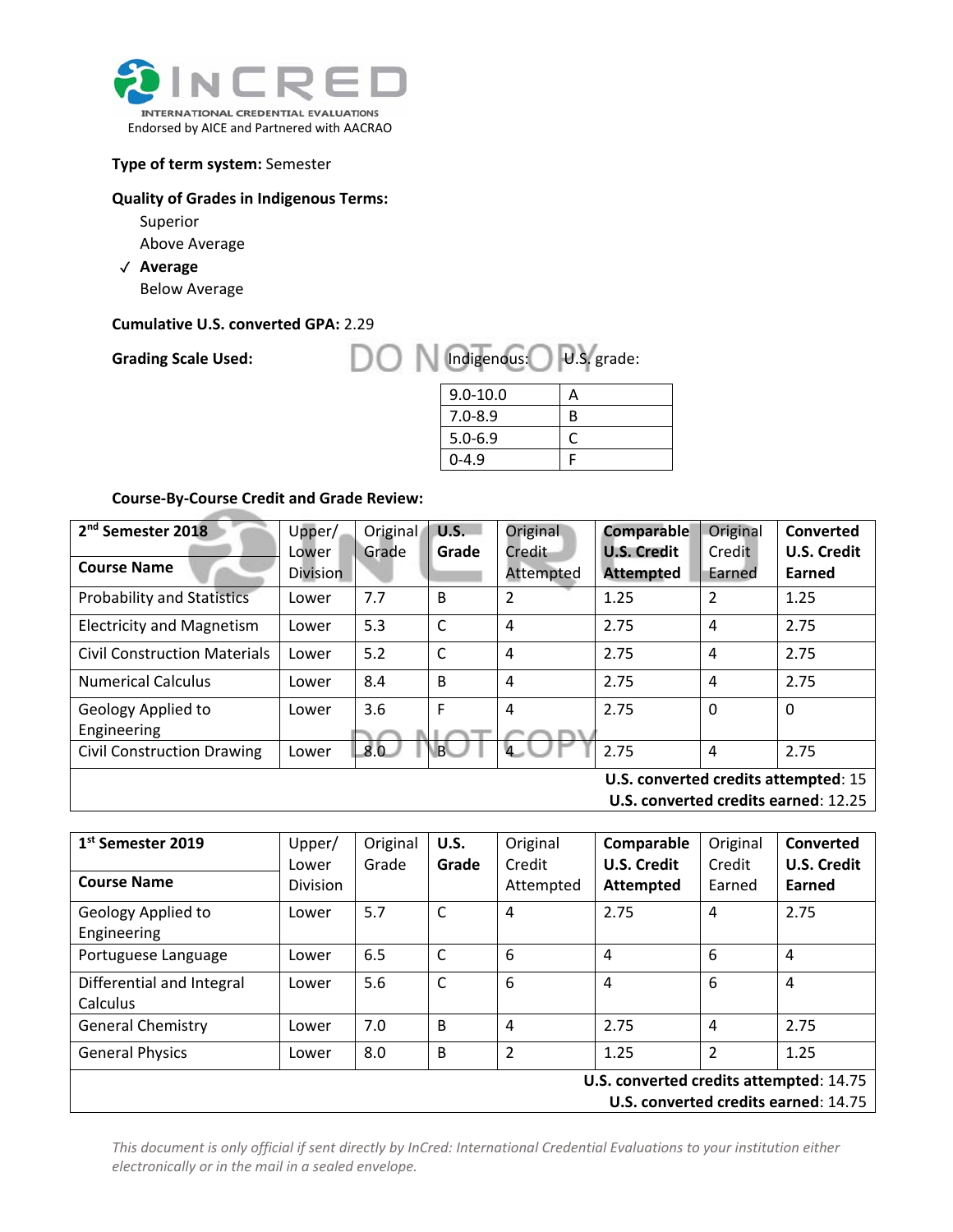

| 2 <sup>nd</sup> Semester 2019<br><b>Course Name</b>                           | Upper/<br>Lower<br><b>Division</b> | Original<br>Grade | <b>U.S.</b><br>Grade | Original<br>Credit<br>Attempted | Comparable<br><b>U.S. Credit</b><br><b>Attempted</b> | Original<br>Credit<br>Earned | Converted<br><b>U.S. Credit</b><br>Earned |  |
|-------------------------------------------------------------------------------|------------------------------------|-------------------|----------------------|---------------------------------|------------------------------------------------------|------------------------------|-------------------------------------------|--|
| <b>Technical Drawing and CAD</b>                                              | Lower                              | 3.4               | F                    | 4                               | 2.75                                                 | 0                            | $\Omega$                                  |  |
| Introduction to Mechanical<br>Engineering                                     | Lower                              | 7.0               | B                    | 6                               | 4                                                    | 6                            | 4                                         |  |
| Laboratory of Mechanics                                                       | Lower                              | 8.0               | B                    | 4                               | 2.75                                                 | 4                            | 2.75                                      |  |
| Laboratory of<br>Electromagnetism                                             | Lower                              | 10.0              | $\mathsf{A}$         |                                 | 2.75                                                 | 4                            | 2.75                                      |  |
| U.S. converted credits attempted: 12.25<br>U.S. converted credits earned: 9.5 |                                    |                   |                      |                                 |                                                      |                              |                                           |  |

#### **Total U.S. Converted Credits Earned:** 36.5

**Summary:** The applicant has completed an education level comparable to a high school diploma from an accredited high school in the United States. Additionally, the applicant has enrolled in three full‐time semesters in a five year mechanical engineering program. The coursework completed is comparable to 36.5 undergraduate semester credits from a regionally accredited college or university in the U.S.

**Method of Document Receipt:** Direct mail from institution

#### **Resources:**

#### AACRAO EDGE

NAIA International Academic Published Standards: Brazil International Student Records Advisory Committee (ISRAC) *Ministério da Educaҫão* – Brazilian Ministry of Education PIER World Education Series Country Report: Brazil Institutional website: http://www.ifg.edu.br/index.php/engenhariamecanica

#### **NAIA Eligibility Addendum**

**Post‐Secondary Amateur Year:** The student's post‐secondary amateur year ends January 1, 2019. Non‐ collegiate competition after this date may affect eligibility depending on the level of play. A competitive experience review is required to determine how many remaining seasons of competition the student has in the NAIA.

**Terms of Attendance:** 3 semesters used / 7 semesters remaining.

**24/36 Hour Rule:** The applicant meets the 24/36 hour rule, having earned 24.5 credits in the most recent two full-time semesters when 24 were required.

**Progress Rule:** Depending on how many seasons of competition the student is charged, the student may be required to have earned a cumulative minimum of credits. With 36.5 credits the student will meet the progress rule if one season of outside experience is charged.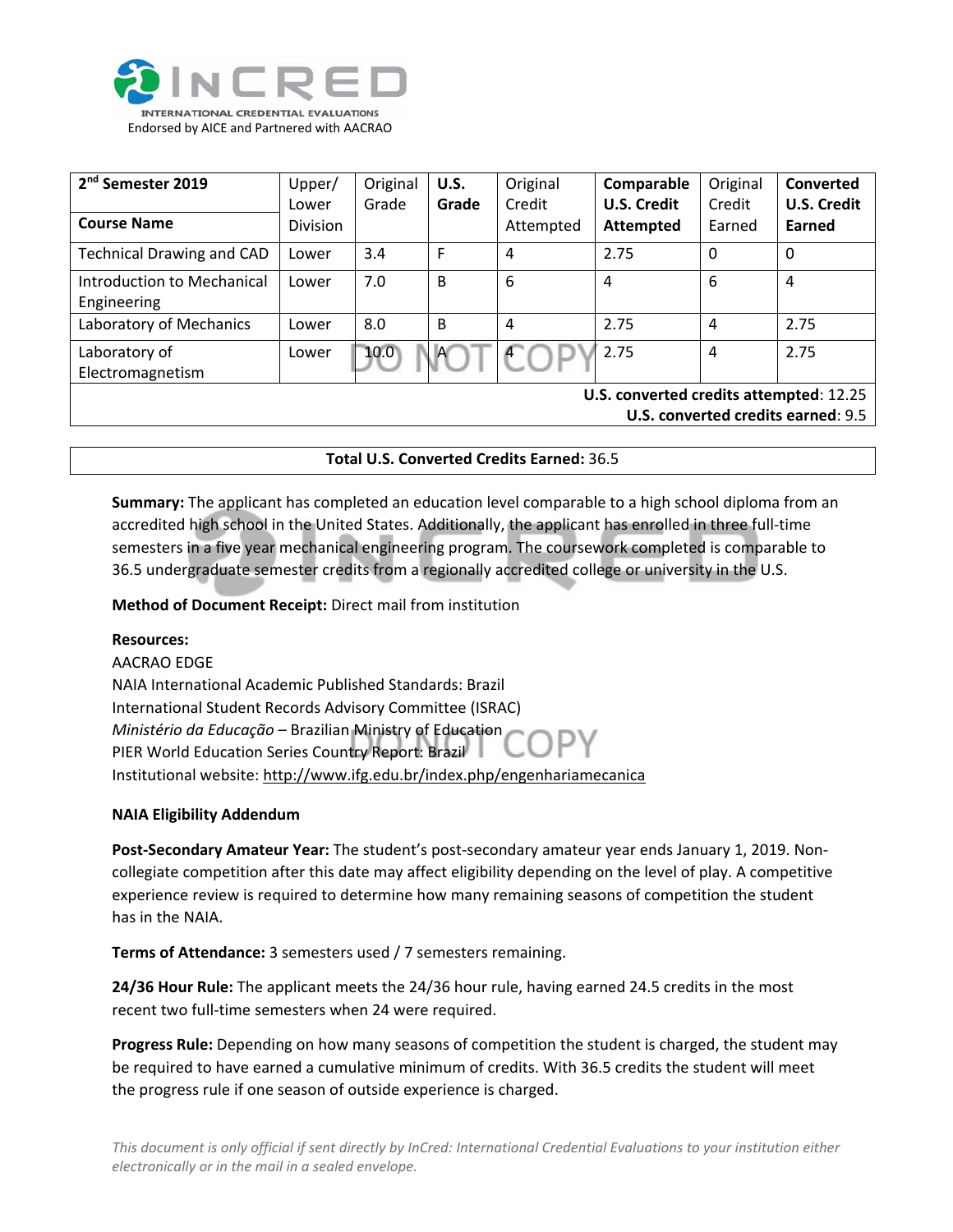

**Potential Amateurism Violation:** The NAIA Eligibility Center found there could be a potential issue related to amateur status. Review of a student's amateur standing is outside the Center's charter and thus is not a consideration in the Center's determination. No additional seasons of competition will be charged for participation in *Liga Futsal* because it is futsal, which is not a championship sport and is not chargeable for competitive experience. However, NAIA Bylaws Article VII identifies this sport for amateurism. It is the NAIA institution's responsibility to evaluate amateur status in accordance with Article VII (including reinstatement procedures). Refer to Article VII for complete details regarding NAIA amateurism rules.

*All recommendations are subject to final application of NAIA by‐laws by the Eligibility Center.*

**End of document. No further evaluation beyond this point. Copying Prohibited.**

# WERED

# DO NOT COPY